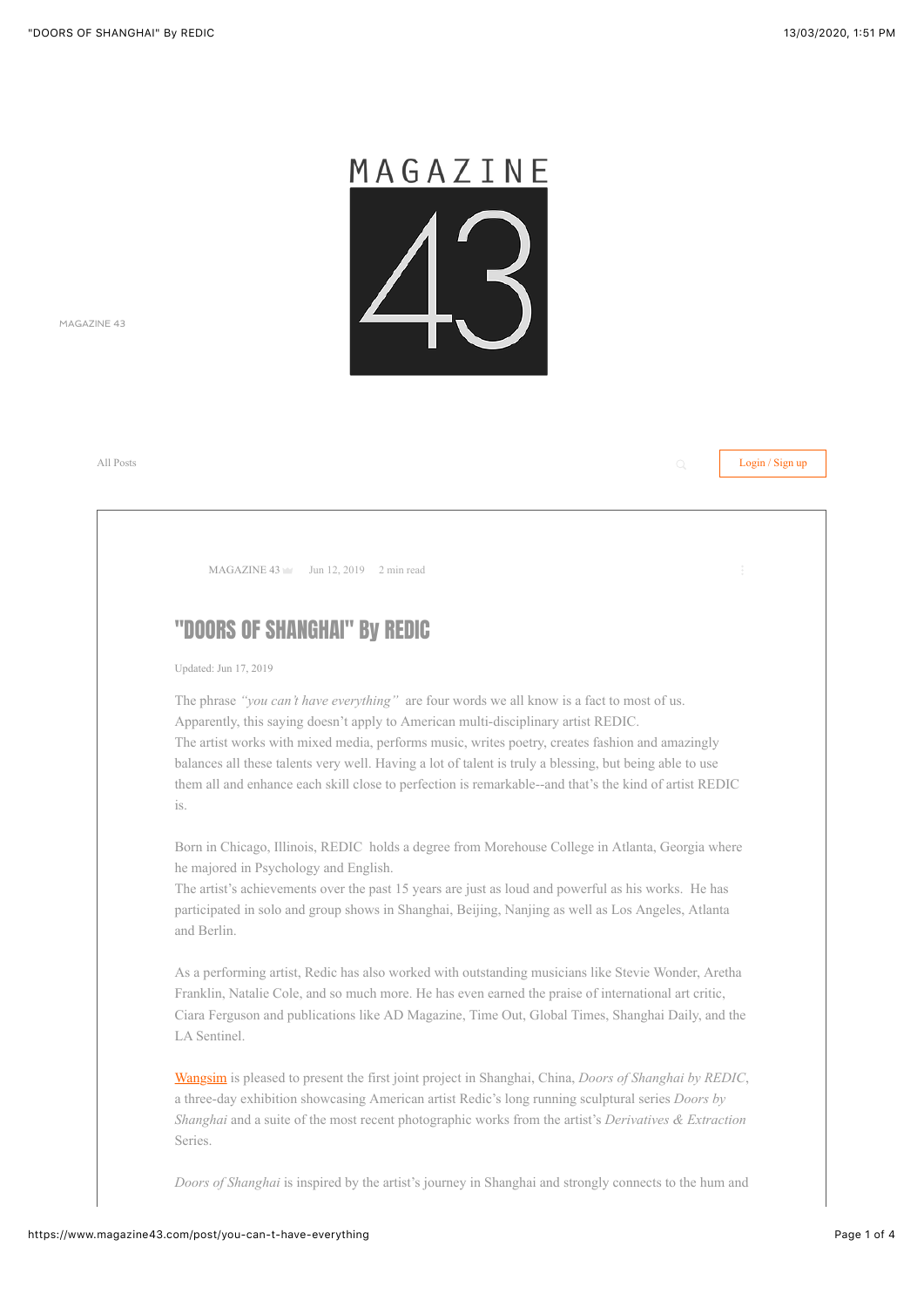buzz of daily life in Shanghai. Developed through formal vocabularies of assemblage art, the Doors all begin with a found, scavenged, or gifted exemplar of the titular object (doors and gates), then the artist improvises, covering them in mosaic tile, shards of glass and mirror, textiles, feathers, various cements, and—more than anything else—paint, most evident in the red base layers that transform the doors into "Doors." The energetic paintings and objects on the doors appear the second time in the *Derivatives & Extraction* Series", ultra close-up photographs of details that then become the substrate

[HOME](https://www.magazine43.com/) HOW TO APPLY ISSUES CONTACT SELL YOUR ARTWORK IN USA [BLOG](https://www.magazine43.com/blog)

## © 2019 MAGAZINE 43. Proudly created with [Wix.com](http://wix.com/?utm_campaign=vir_created_with)

sophisticated culinary substances and beautiful demonstration of the unique Shanghai's way of living – essentially what also deeply rooted in REDIC's art-artmaking—"Haipai Culture".

REDIC will be showcasing his works and other talents at the W Hotel, Shanghai (The Bund) this coming June 14 (Friday). Something we all hope you shouldn't miss. The pop-up exhibition will run till the 16th of June (Sunday).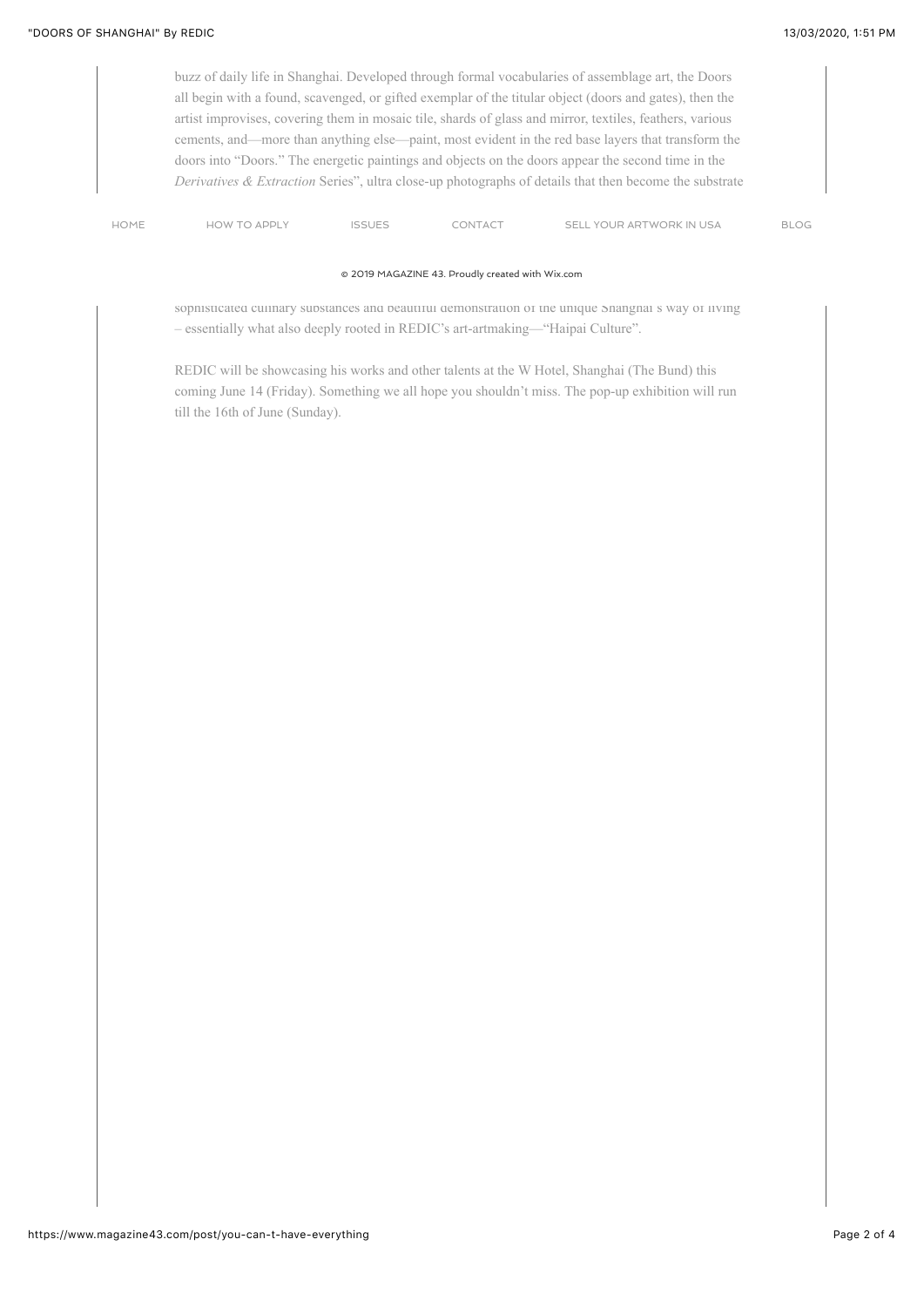

Recent Posts [See All](https://www.magazine43.com/blog/)